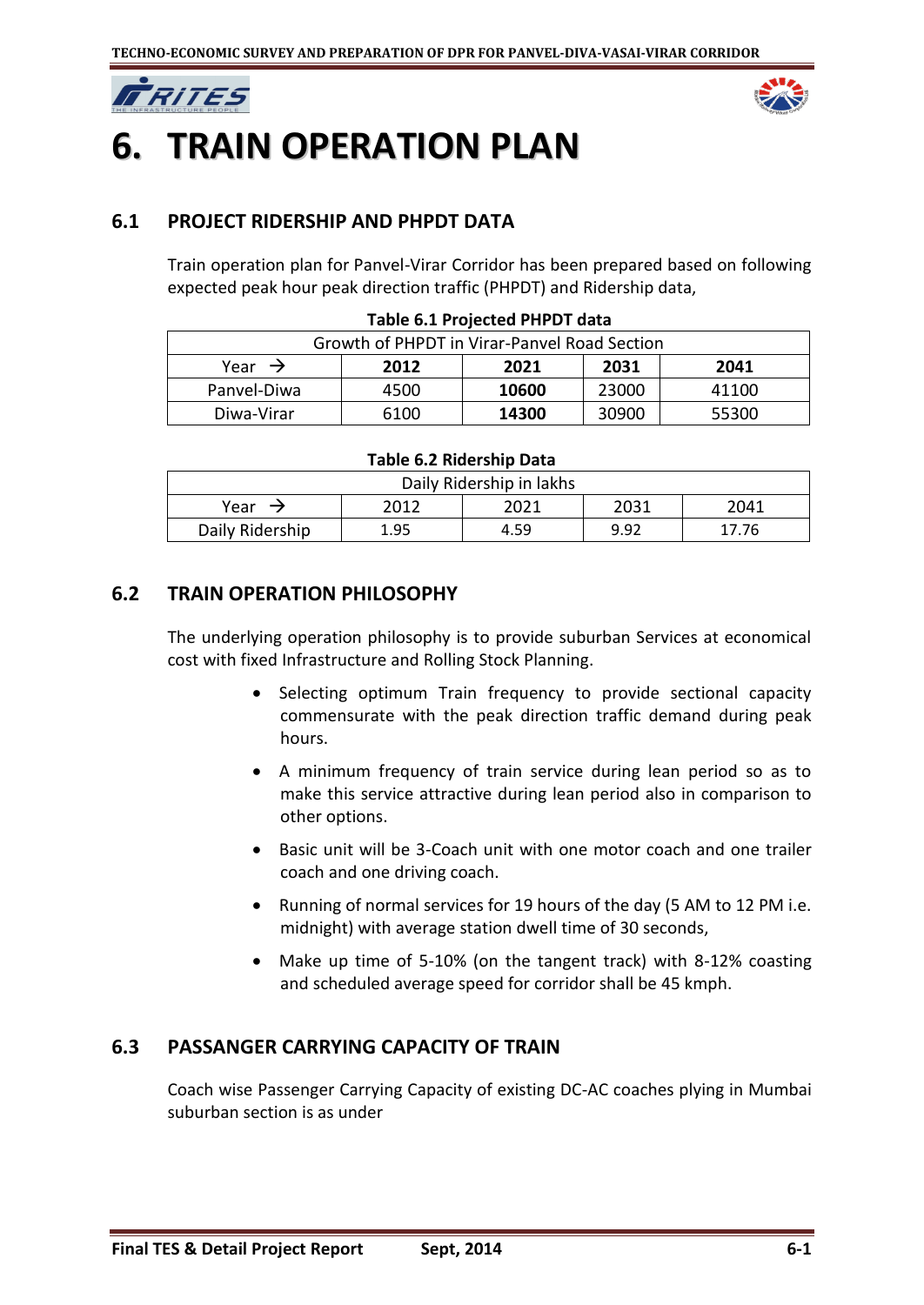



| $MC \rightarrow Motor$ Coach |          | $DC \rightarrow$ Driving Coach | $TC \rightarrow$ Trailer Coach |            |
|------------------------------|----------|--------------------------------|--------------------------------|------------|
| Coach Type                   | Seating  | <b>Standing Area</b>           | Standing $@$                   | Total      |
|                              | Capacity | in SQM                         | 6 per SQM                      | Passengers |
| MC.                          | 86       | 21.63                          | 130                            | 216        |
| ТC                           | 114      | 29.14                          | 175                            | 289        |
| DC                           | 91       | 33.02                          | 198                            | 289        |

#### **Table 6.3 Passenger Carrying Capacity of Various types of Coaches**

Similarly Passenger carrying capacity of train with different configuration is also summarized as under

**Table 6.4: Passenger Carrying Capacity and Weight of train**

| Passengers in each 12 car train |      |      |       | Weight of 12 car Rake in tonne |     |                           |
|---------------------------------|------|------|-------|--------------------------------|-----|---------------------------|
| With Pass Standingper sqm       |      |      |       |                                |     | With Pass Standingper sqm |
|                                 |      | 10   | Empty |                                |     | 10                        |
| 3175                            | 3846 | 4516 | 480   | 671                            | 711 | 751                       |

Average weight of 60 kg per passengers and coach weight 0f 40 T have been considered for above calculations.

# **6.4 TRAIN FORMATION**

Train composition to be adopted is given as under;

| Table 6.5 |  |
|-----------|--|
|-----------|--|

| $MC \rightarrow$ Motor Coach | DC $\rightarrow$ Driving Coach               | $TC \rightarrow$ Trailer Coach                                   |
|------------------------------|----------------------------------------------|------------------------------------------------------------------|
| 9-Car Train                  | $DC + MC + TC + TC + MC + TC + TC + MC + DC$ |                                                                  |
| 12-Car Train                 |                                              | $DC + MC + TC + TC + MC + TC + TC + MC + TC + TC + MC + DC + DC$ |

#### **6.5 FREQUENCY OF TRAIN SERVICE**

 **Year 2021,** Based on the projected PHPDT, train operations with 12 car service with a headway of 15minutes is considered in the inception year; there will be 4 trains per hour during peak period in both directions,

| Table 6.6                                      |                             |       |       |  |  |
|------------------------------------------------|-----------------------------|-------|-------|--|--|
| Passenger Carrying capacity                    |                             |       |       |  |  |
|                                                | Passengers Standing per SQM |       |       |  |  |
| Headway                                        | 6                           | 8     | 10    |  |  |
| $15 \text{ min}$                               | 12701                       | 15383 | 18064 |  |  |
| 20 min                                         | 9526                        | 11537 | 13548 |  |  |
| Projected PHPDT 12450 (average of 10600+14300) |                             |       |       |  |  |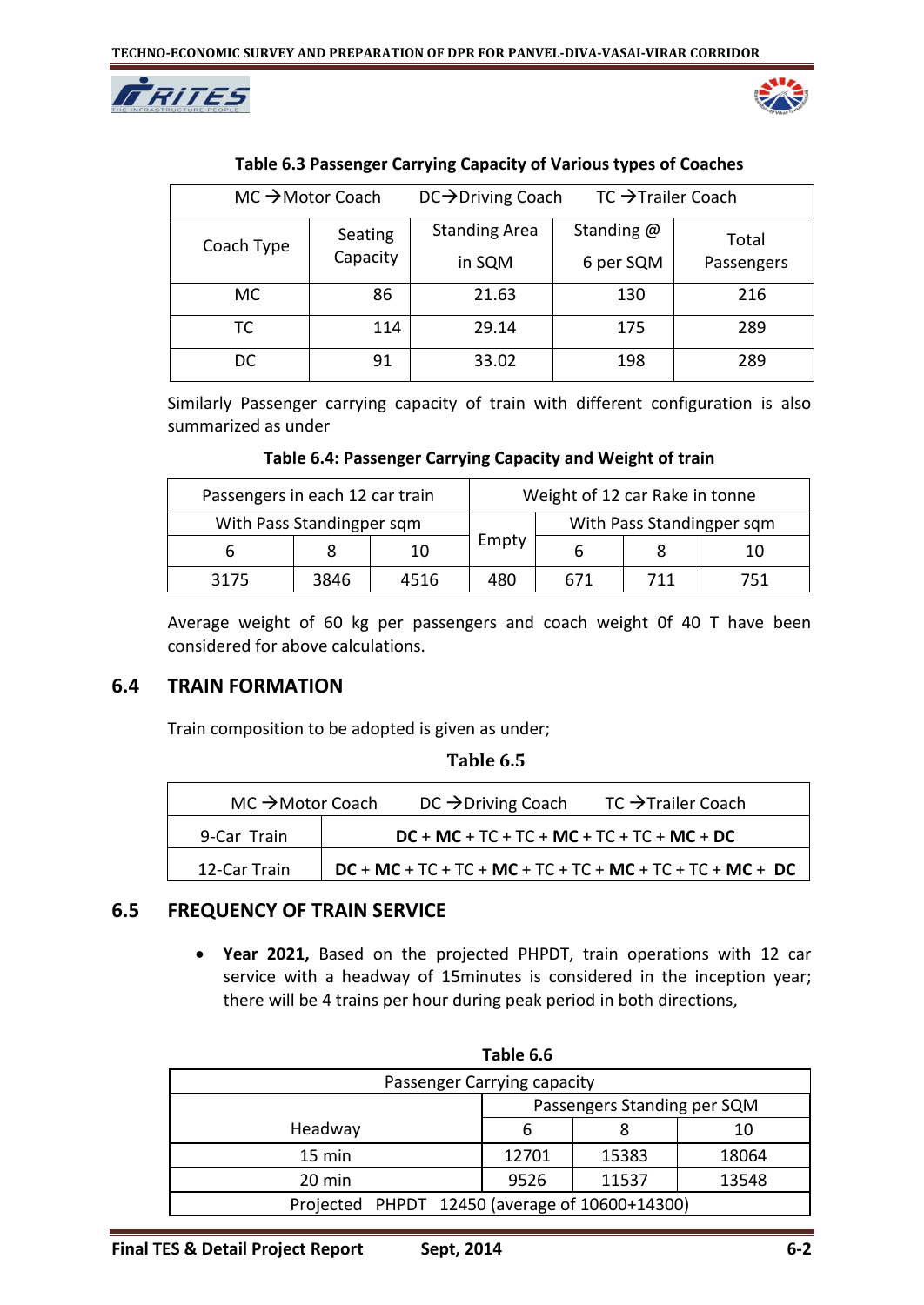



 **Year 2031**, train headway is planned at 8 minutes with 12-Car train during peak hours; there will be 15 trains in two hours of peak period in both directions.

| Passenger Carrying capacity |                             |       |       |  |
|-----------------------------|-----------------------------|-------|-------|--|
|                             | Passengers Standing per SQM |       |       |  |
| Headway                     |                             |       | 10    |  |
| 8 min                       | 23814                       | 28842 | 33870 |  |
| $10 \text{ min}$            | 19052                       | 23074 | 27096 |  |
| Projected PHPDT 26950       |                             |       |       |  |

**Table 6.7**

 **Year 2041**, train headway is planned at 5 minutes with 12-Car train during peak hours; there will be 12 trains per hour during peak period in both directions.

| rable 6.8                   |                             |       |       |  |  |
|-----------------------------|-----------------------------|-------|-------|--|--|
| Passenger Carrying capacity |                             |       |       |  |  |
|                             | Passengers Standing per SQM |       |       |  |  |
| Headway                     | b                           |       | 10    |  |  |
| 6 min                       | 32752                       | 38456 | 45160 |  |  |
| 5 min                       | 38103                       | 46148 | 54193 |  |  |
| Projected PHPDT 48200       |                             |       |       |  |  |

**Table 6.8**

# **6.6 DESIGNED CAPACITY OF SYSTEM**

Year wise Projected Peak hour peak direction traffic demand and non peak hour traffic for the corridor is as below.

**Table 6.9**

| No of Car per Train | Train-Headway | Passengers Standing<br>per SQM | PHPDT |
|---------------------|---------------|--------------------------------|-------|
| 12-Car              | 3 min         |                                | 89680 |

# **6.7 HEADWAY/TRAIN FREQUENCY**

Year wise Projected PHPDT and Passenger Carrying Capacity with different headways i.e. 15 min, 8 min, 5 min and designed headway of 3 minutes is shown below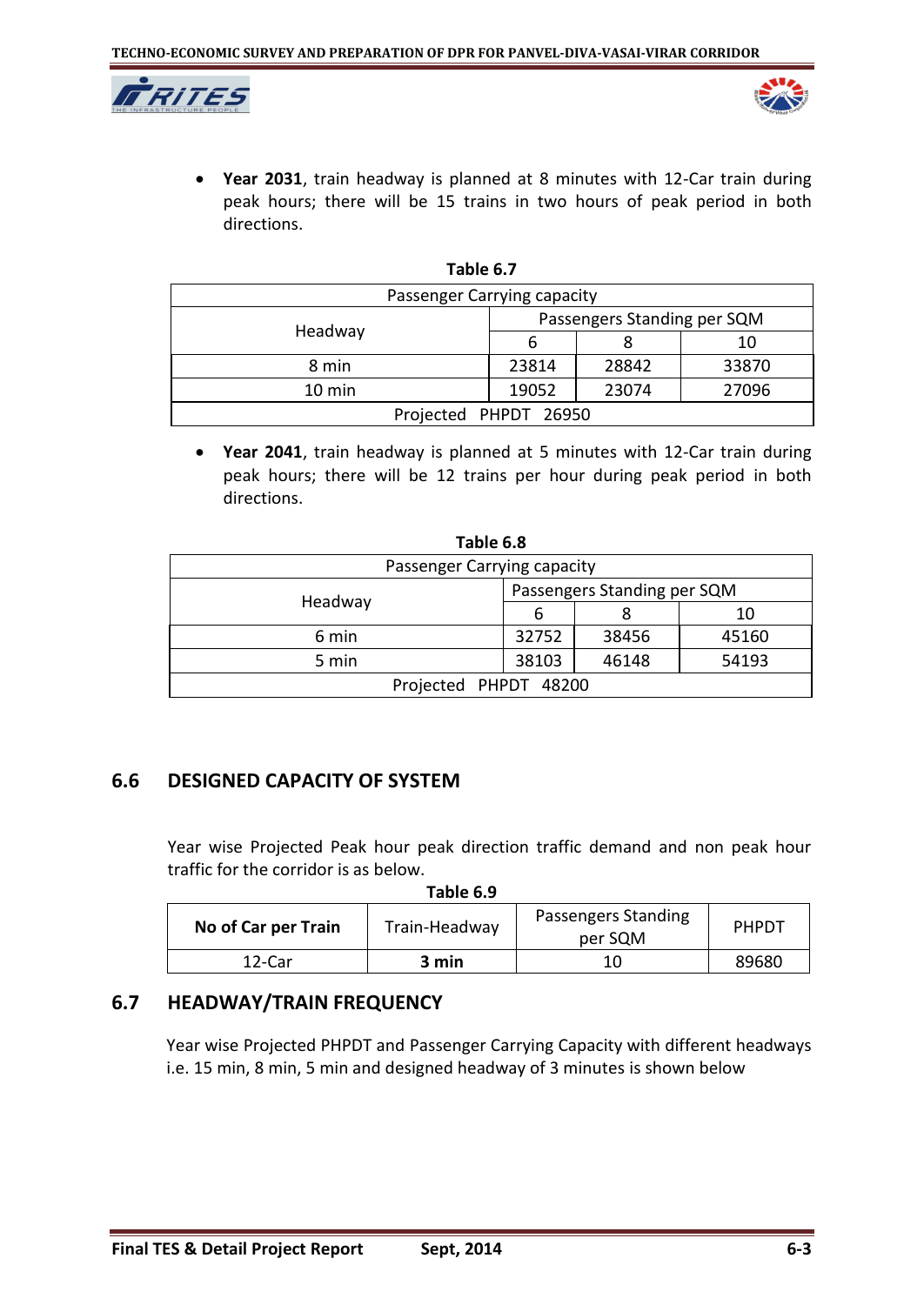#### **TECHNO-ECONOMIC SURVEY AND PREPARATION OF DPR FOR PANVEL-DIVA-VASAI-VIRAR CORRIDOR**



# **6.8 HOURLY TRAIN OPERATION PLAN**

The number of train trips proposed to be operated daily during different hours in each direction for the period 2021-2041 is given in Table 6.10 below.

**Table 6.10**

| Year                                  | 2021                    | 2031           | 2041  |
|---------------------------------------|-------------------------|----------------|-------|
| Headway $\rightarrow$<br>Time (Hours) | 15 min                  | 8 min          | 5 min |
| $5$ to $6$                            | 3                       | 5              | 6     |
| 6 to 7                                | 4                       | 6              | 10    |
| $7$ to $8$                            | 4                       | $\overline{7}$ | 12    |
| <b>8 to 9</b>                         | $\overline{\mathbf{4}}$ | 7.5            | 12    |
| 9 to 10                               | $\overline{4}$          | 7.5            | 12    |
| 10 to 11                              | 4                       | $\overline{7}$ | 12    |
| 11 to 12                              | 4                       | 6              | 10    |
| 12 to 13                              | 3                       | 5              | $6\,$ |
| 13 to 14                              | 3                       | 5              | 6     |
| 14 to 15                              | 3                       | 5              | 6     |
| 15 to 16                              | $\overline{\mathbf{4}}$ | 6              | 10    |
| 16 to 17                              | 4                       | $\overline{7}$ | 12    |
| 17 to 18                              | $\overline{\mathbf{4}}$ | 7.5            | 12    |
| 18 to 19                              | $\overline{\mathbf{4}}$ | 7.5            | 12    |
| 19 to 20                              | 4                       | $\overline{7}$ | 12    |
| 20 to 21                              | 4                       | 6              | 10    |
| 21 to 22                              | 3                       | 6              | 8     |
| 22 to 23                              | 3                       | 5              | 6     |
| 23 to 24                              | $\overline{3}$          | 5              | 6     |
| Trains / day / Direction              | 69                      | 118            | 180   |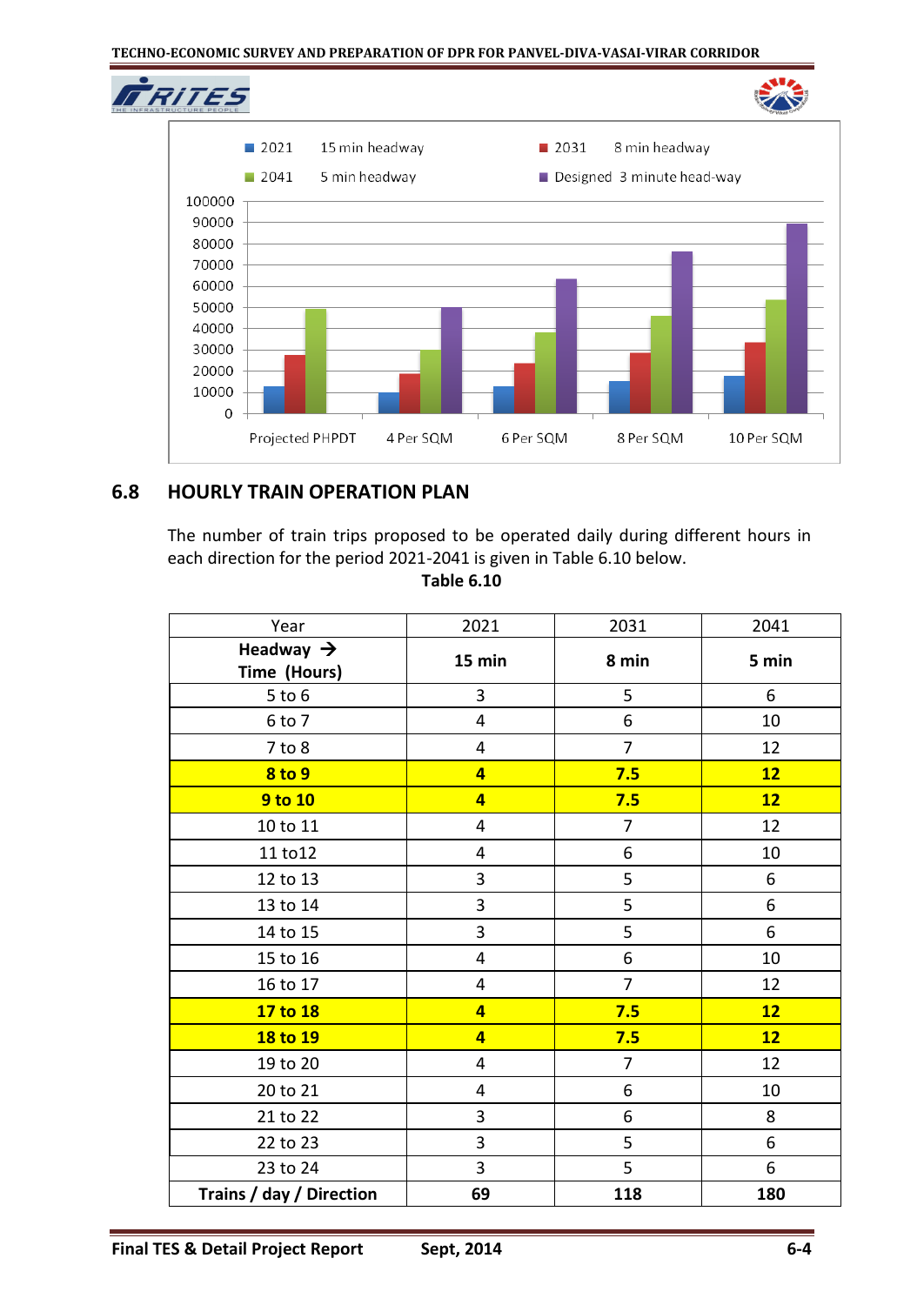



#### **6.9 ROLLING STOCK REQUIREMENT**

Based on Train formation and headway as decided above to meet Peak Hour Peak Direction Traffic Demand in different years, Rake requirement has been calculated. The Requirements of coaches has been calculated as per following assumptions-

- i) Coach requirement has been calculated based on headway during peak hours.
- ii) Traffic/Operational spares have been considered @5% of bare requirement to cater to operational exigencies on the corridor.
- iii) Repair and maintenance has been estimated as 8% of total coach requirement (Bare + Traffic Reserve) based on Intermediate overhaul and periodic overhaul interval.
- iv) The calculated number of rakes in fraction is rounded off to next higher number.
- v) Journey time for end to end will be around 90 minutes ie Schedule speed is 45 Kmph.

#### **6.10 RUNNING TIME**

Average inter-station distance with 24 halts on PNVL-VIRAR corridor is 2.9 km. Actual average speed has been taken as 80% of theoretical average speed calculated for 2.9 km inter-station distance without considering any speed restriction, curve, gradient and dwell time.Time consumed and distance travelled during different driving modes of train run between two halts to cover typical inter station distance of 2900 m is summarized below in table 6.13

| <b>Table 6.13</b> |                                     |                              |                            |                        |                      |                            |                   |  |
|-------------------|-------------------------------------|------------------------------|----------------------------|------------------------|----------------------|----------------------------|-------------------|--|
| Driving mode      | Acc./dec.<br>$m/sec-$<br><u>sec</u> | Speed<br>kmph<br><u>From</u> | Speed<br>kmph<br><u>To</u> | Speed<br>m/sec<br>From | Speed<br>m/sec<br>То | Time<br>taken<br>in<br>sec | Distance<br>metre |  |
| Accelerating      | 0.54                                | Zero                         | 100                        | 0                      | 27.78                | 51.44                      | 714.56            |  |
| Powering          | 0                                   | 100                          | 100                        | 27.78                  | 27.78                | 47.59                      | 1322.17           |  |
| Coasting          | $-0.15$                             | 100                          | 92                         | 27.78                  | 25.53                | 15                         | 399.83            |  |
|                   | 0.86                                | 100                          | 50                         | 27.78                  | 13.89                | 16.15                      | 336.51            |  |
| <b>Braking</b>    | 0.76                                | 50                           | 13.89                      | 13.89                  | zero                 | 18.28                      | 126.93            |  |
|                   | 2900.00<br>148.47<br>TOTAL          |                              |                            |                        |                      |                            |                   |  |

Theoretical Average speed  $(2.9*3600/148.47)$  = 70.32 kmph Autual Average Speed = 80% of Theoritical Average speed (0.8\*70.32) = 56.26 kmph Travel Time for PNVL-Virar corridor  $(69.5 * 60/56.26 + 24 * 30/60)$  =89.13 minutes

Actual Running Speed with dwell time of 30 seconds for every stop  $=46.78$  kmph